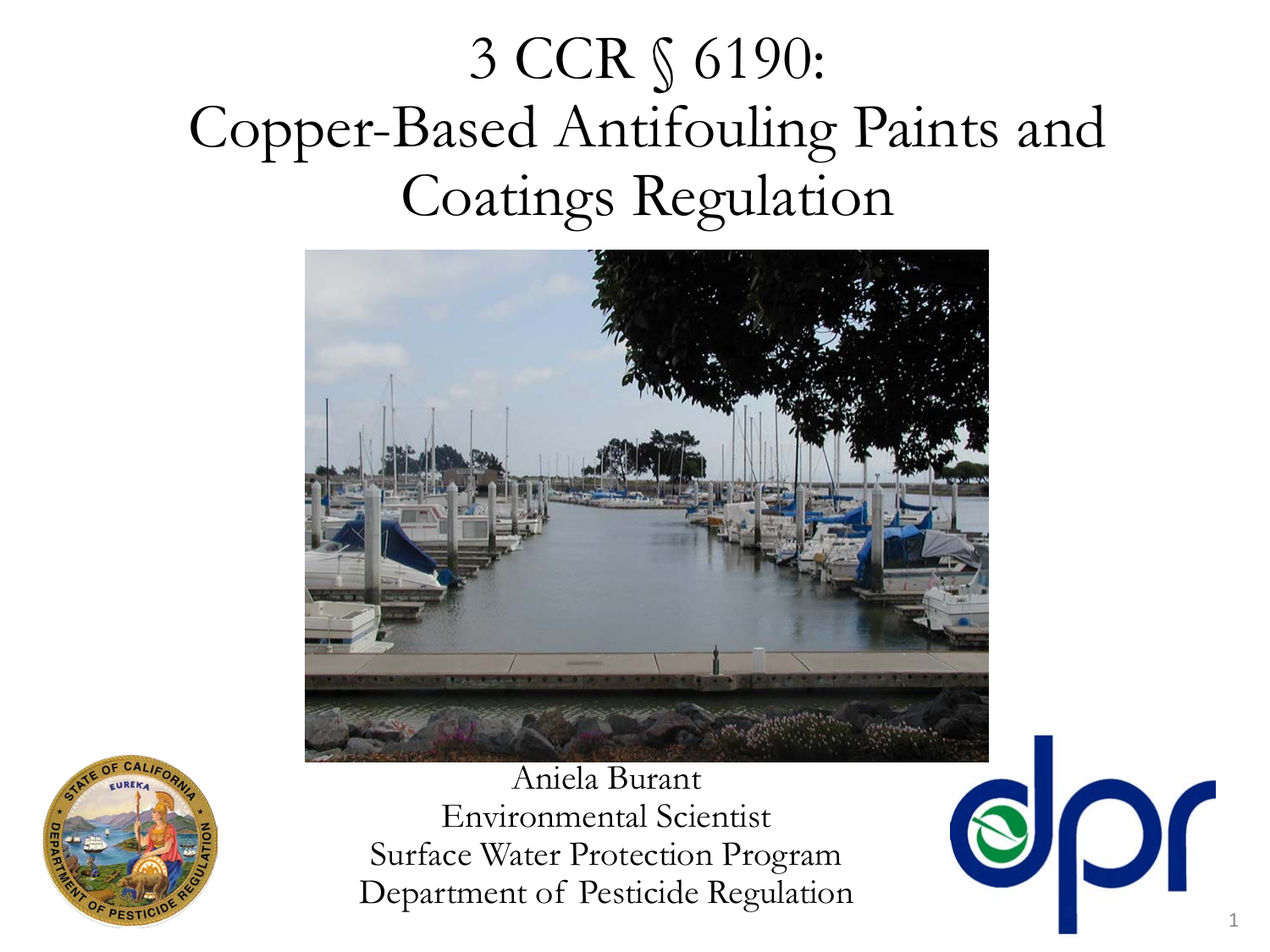

DPR Mission: "To protect human health and the environment by regulating pesticide sales and use, and by fostering reduced-risk pest management"

The copper in antifouling paints is considered a biocide and is under regulatory authority of DPR.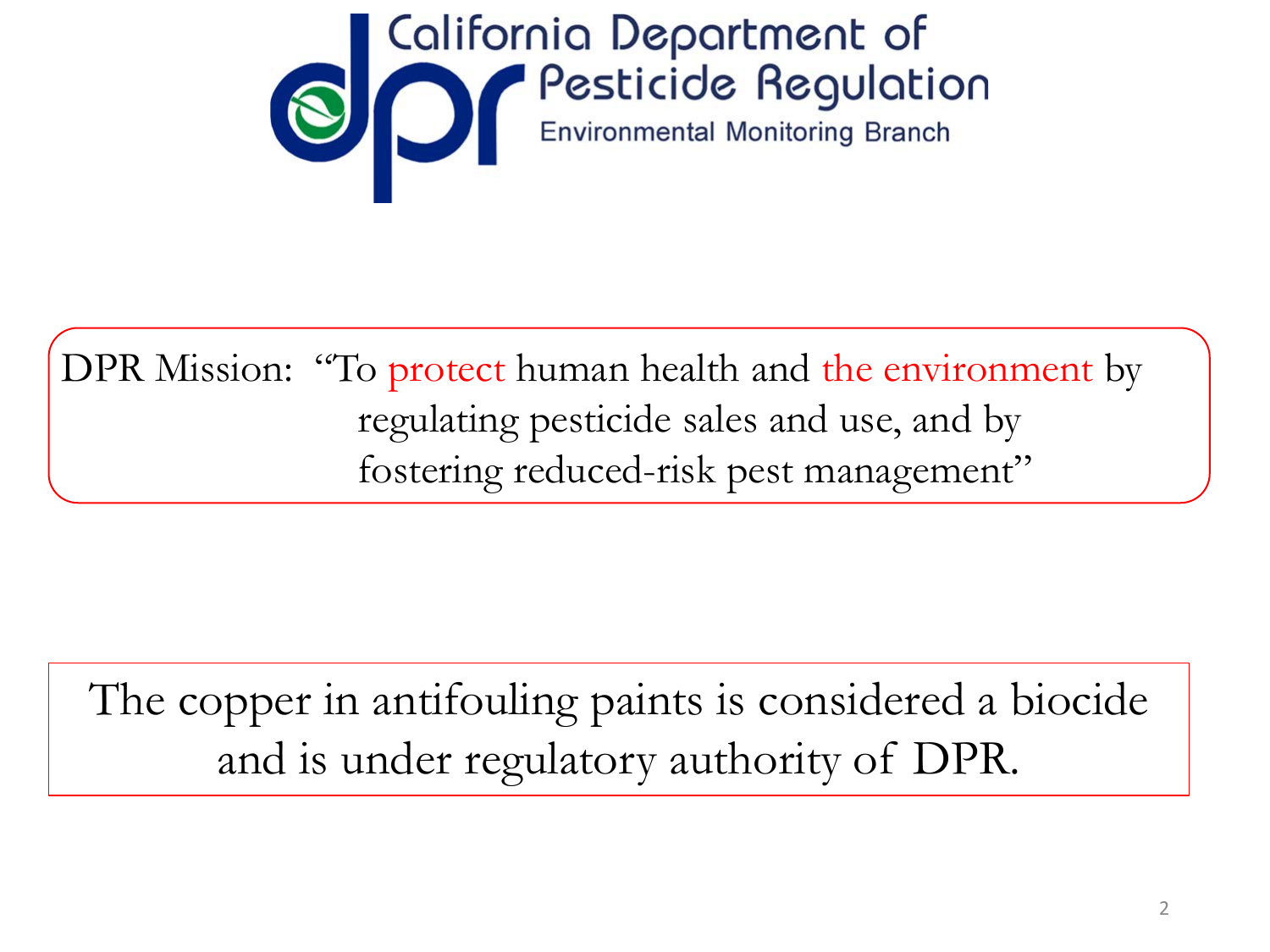# **Regulatory Authorities**<br>
Federal Fungicide, and<br>
Authorities Rodenticide Act Register

Federal Authorities Federal Insecticide, Fungicide, and Rodenticide Act





California Authorities





Regulates: **Regulates: Particulates: Pesticides Pesticides** *pesticides (pesticides)* 

Sale and use of pesticides

Discharge of water quality contaminants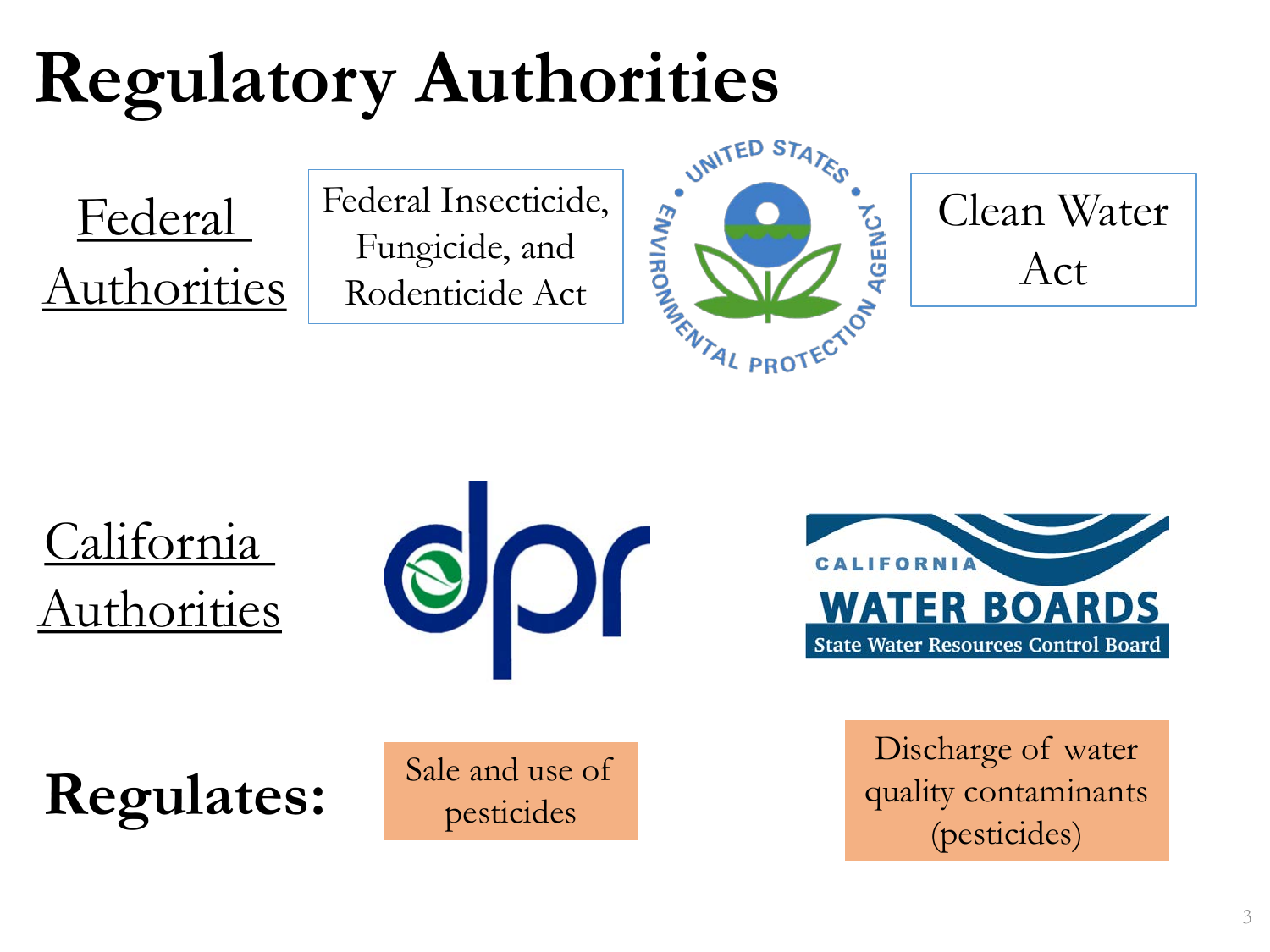# **Background on Regulation**

- Sampled in 22 marinas in California
	- Freshwater (rivers and lakes)
	- Brackish water (San Francisco Bay area)
	- Saltwater
- Northern, Central, and Southern California
- Saltwater boat ranges:
	- 413–5000 boats
- Sampled Copper



Sampled in 2006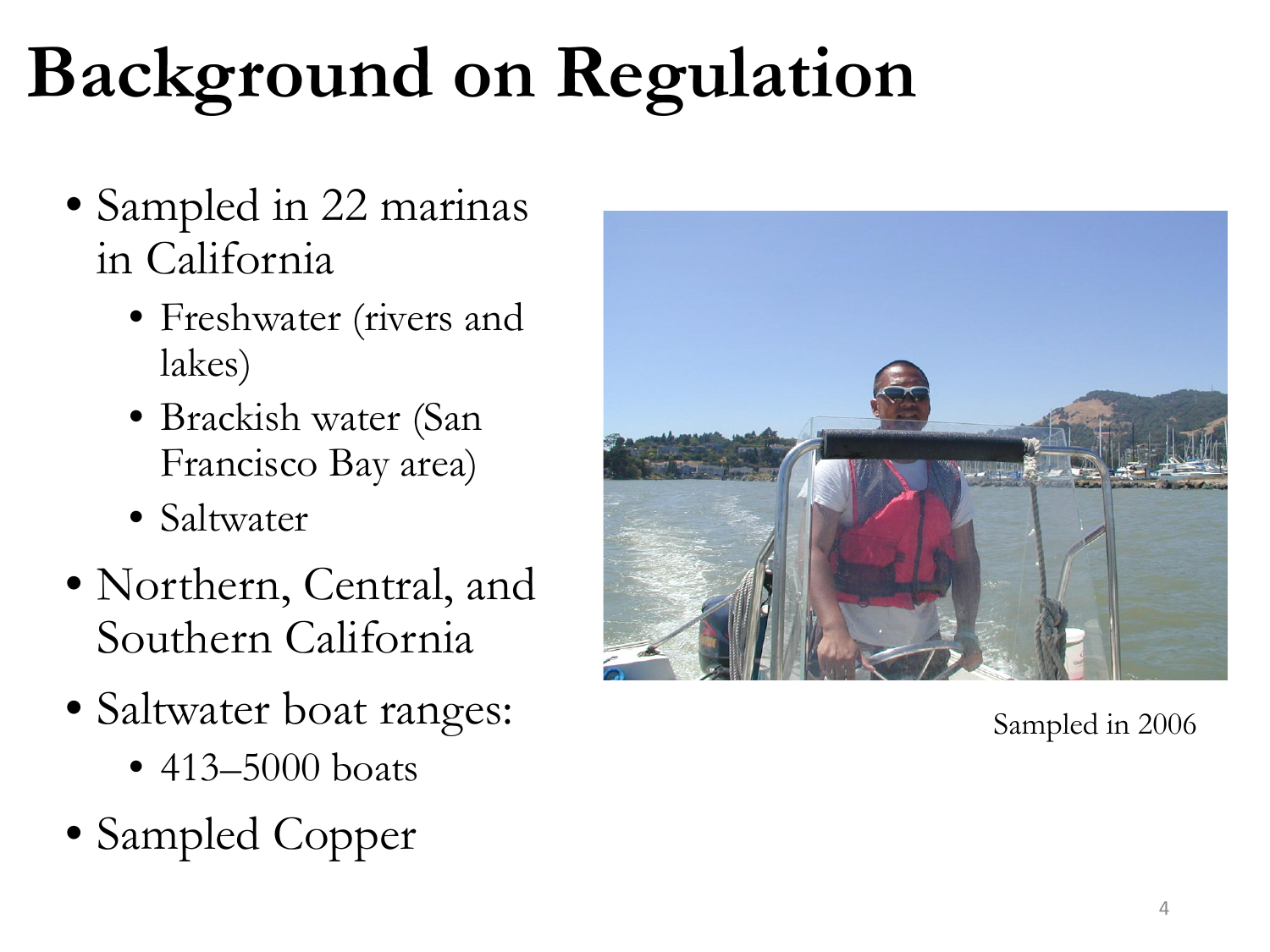# **Results from DPR Monitoring**

- Southern and Central California saltwater marinas had highest Copper concentrations
- Compared to 2 water quality parameters
	- Short-term (acute) level
	- Long-term (chronic) level
- Exceedances
	- 33% were over the acute level
	- $51\%$  were over the chronic level



#### Triggered a series of regulatory actions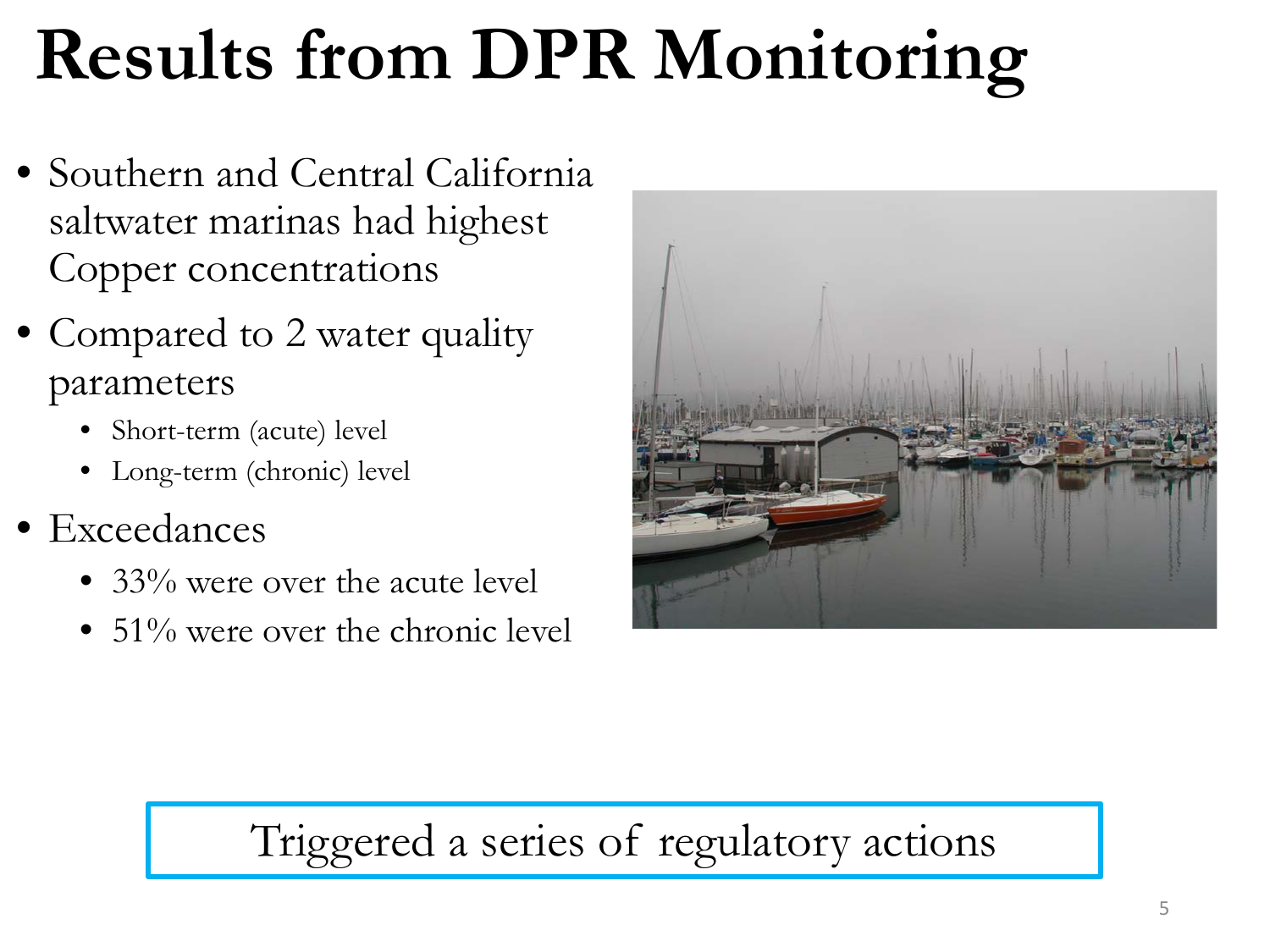# **New Regulation**

#### 3 CCR § 6190: Copper-Based Antifouling Paints and Coatings

- No copper-based antifouling paint/coating shall be registered over a **leach rate** of  $> 9.5 \mu g/cm^2/day$
- Any currently registered paint above that leach rate will be cancelled
- For recreational boats only

Effective: July 1, 2018 6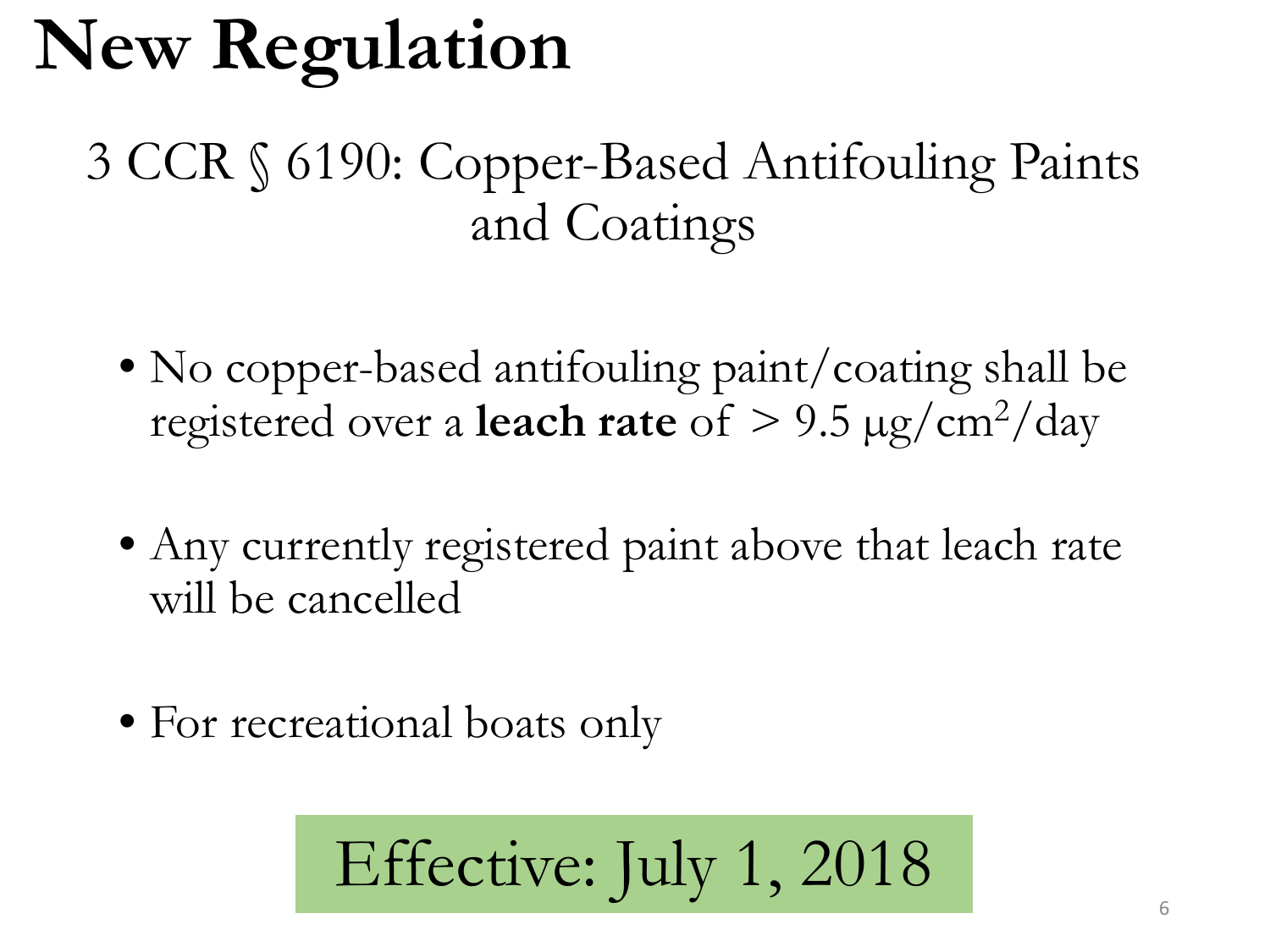#### Existing Stock

• Paint manufacturers can no longer sell noncompliant paints to dealers/retailers or import them into CA

• Boatyards and retailers with non -compliant paint in stock have two years to sell or use (June 30, 2020)

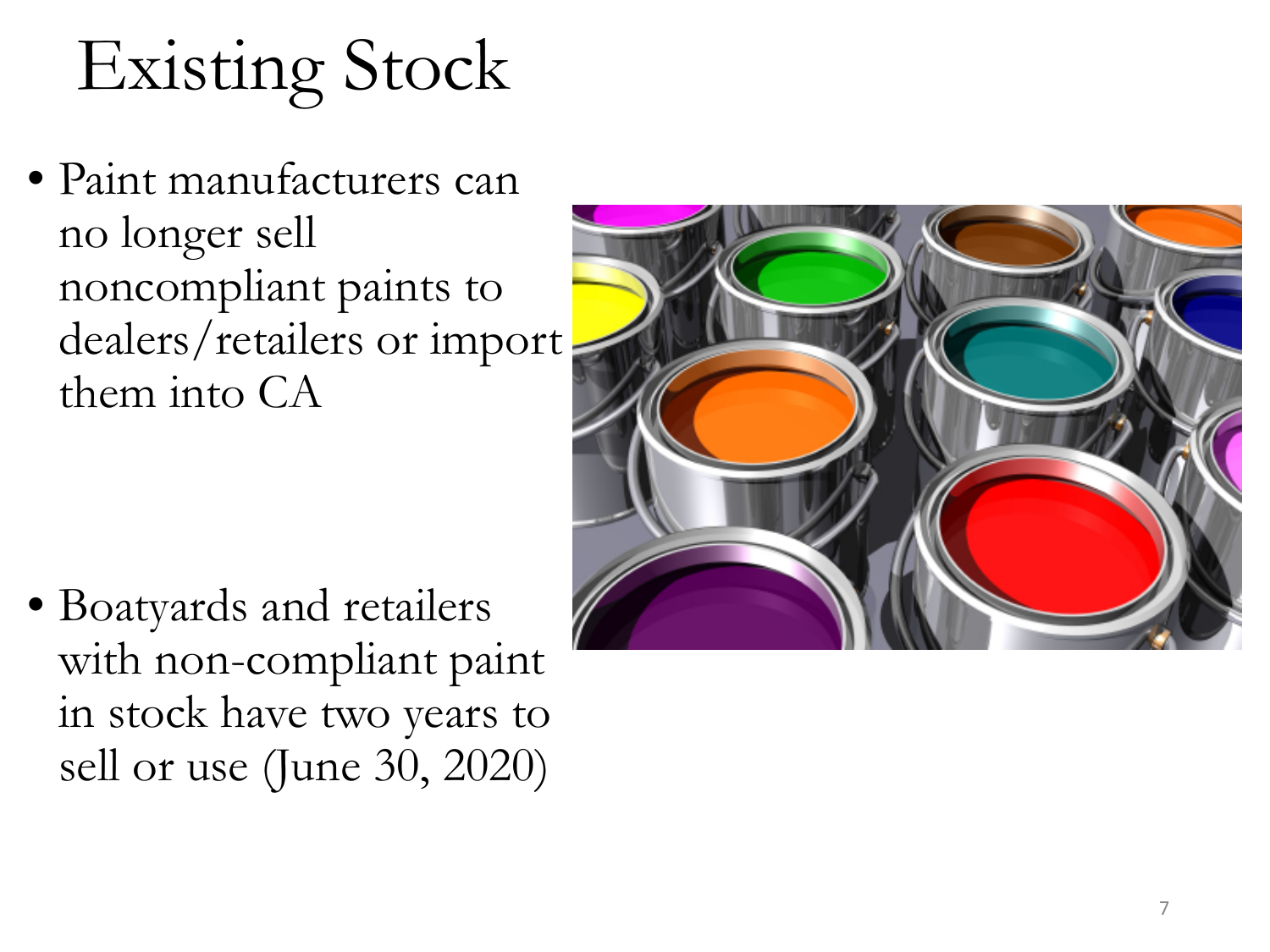#### **Recreational Vessels ONLY**

- Only applies to vessels for pleasure and/or residences
	- Includes vessels chartered to and for pleasure
- This does not apply to commercial vessels



Recreational vessels often spend long periods of time in poorly flushed marinas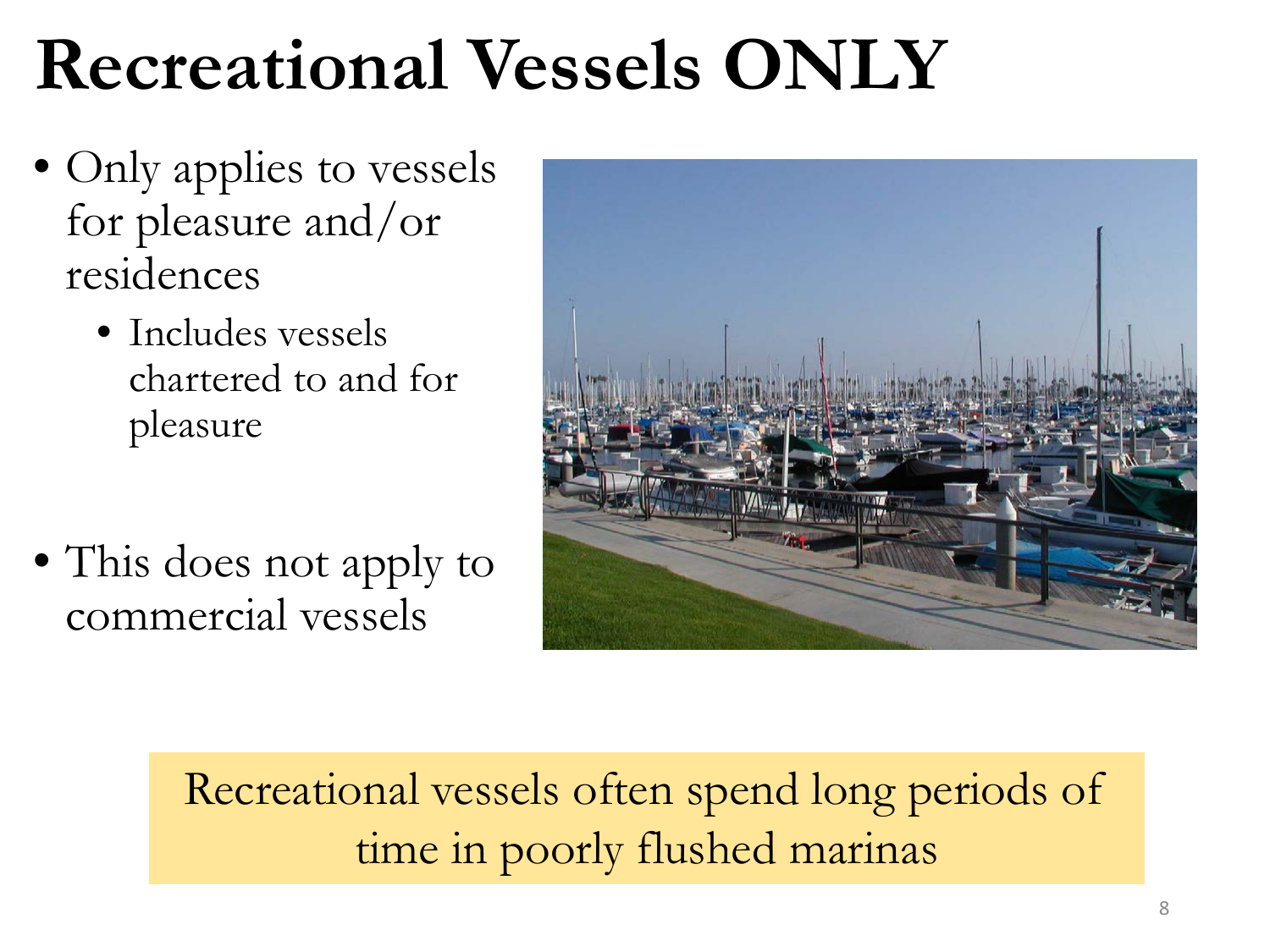## **Examples of Commercial Vessels**

- Passenger Ferries
- Excursion Vessels  $\sqrt{\phantom{a}}$
- Tugboats and towboats
- Crew and supply vessels
- Fishing Vessels  $\sqrt{\mathcal{L}}$
- Work vessels

**Excursion vessels** transports passengers for, but not limited to, dinner cruises; harbor, lake, or river tours, scuba diving expeditions; and whale watching tours

**Fishing vessels** INCLUDE: Charter vessels used for hire by the general public and dedicated to the search for and collection of, fish for the purpose of general consumption

• Government Vessels

Not limited to this list!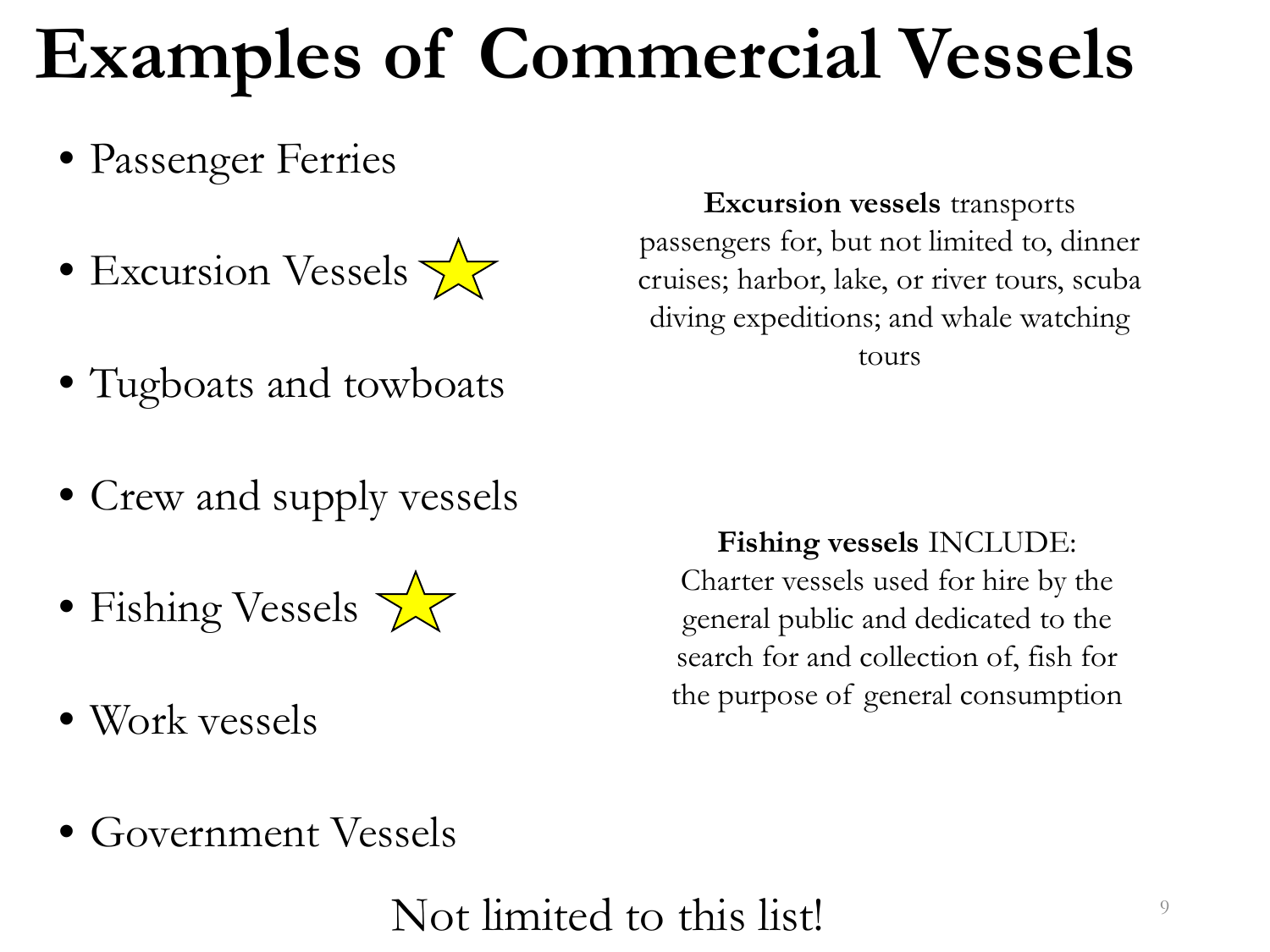#### **Label is the law!**

#### **HEMPEL'S ANTIFOULING OLYMPIC HI 76600 - 50300 Light red DANGER KEEP OUT OF REACH OF CHILDREN**

48.79 %

51.21 %

100.00 %

Contains petroeum distillates, xylene or xylene range aromatic solvents

**ACTIVE INGREDIENT** 

**INERT INGREDIENTS** 

\*Metallic copper equivalent

Cuprous oxide

Total

Important to follow directions on label and technical data sheet

FOR USE IN COMMERCIAL OR NAVY SHIPYARDS ONLY. NOT FOR SALE FOR USE OR STORAGE BY PRIVATE APPLICATORS OR MARINA PERSONNEL. Only for use on commercial vessels. Not for use on recreational vessels. Not for stationary structures.

43.07 % by weight

Leach rate is calculated using these parameters

#### This will help result in copper concentration reductions

**Contains (US Gallon)**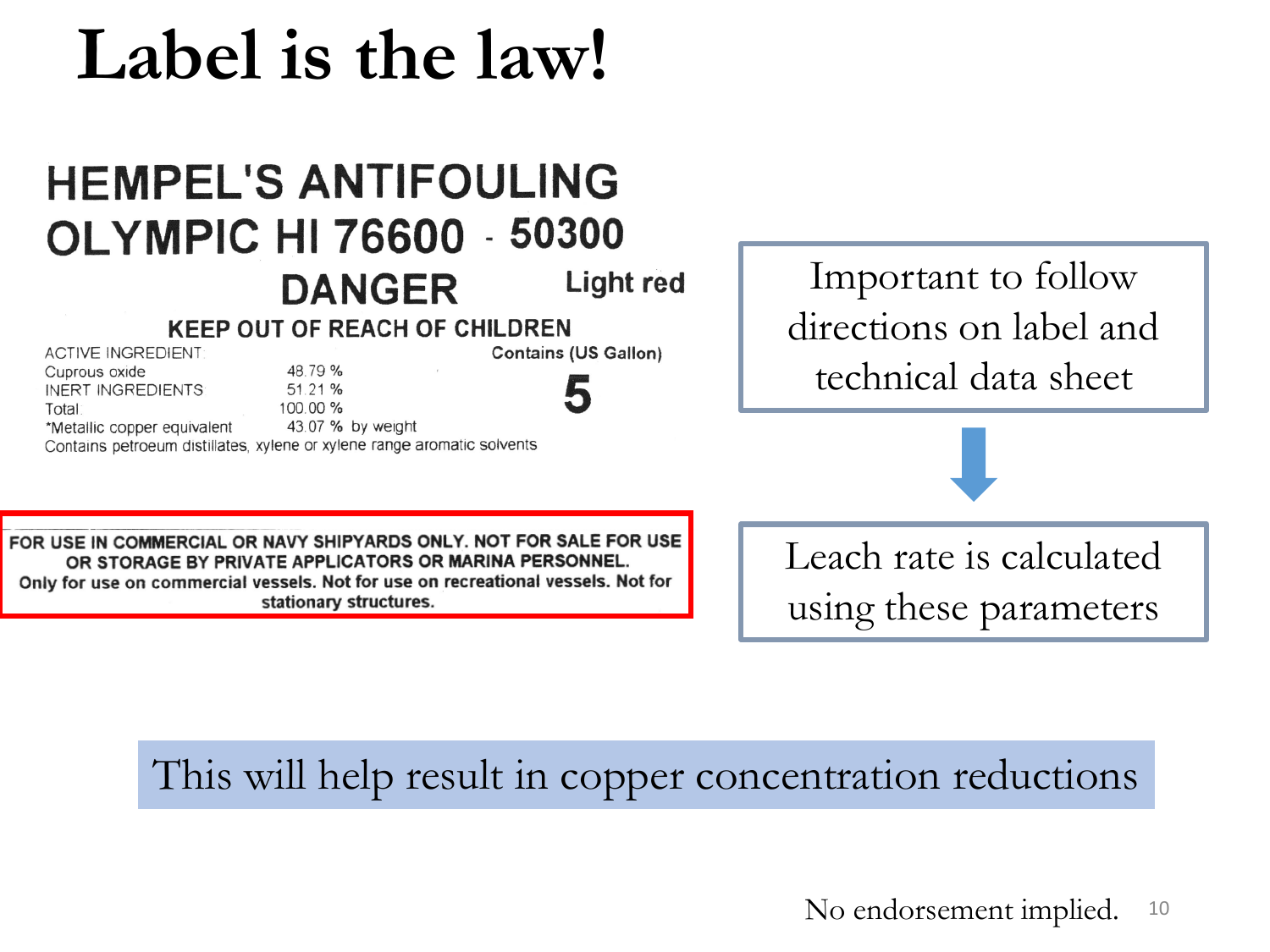#### **How did DPR develop this leach rate?**

- Used a model to determine the leach rate
- What leach rate will be sufficient to achieve that concentration or lower in California marinas?
- Included **Best Management Practice Cleaning** and Reduced Cleaning Frequency in the modeling.

CTR Chronic Criterion =  $3.1 \mu g/L$ 

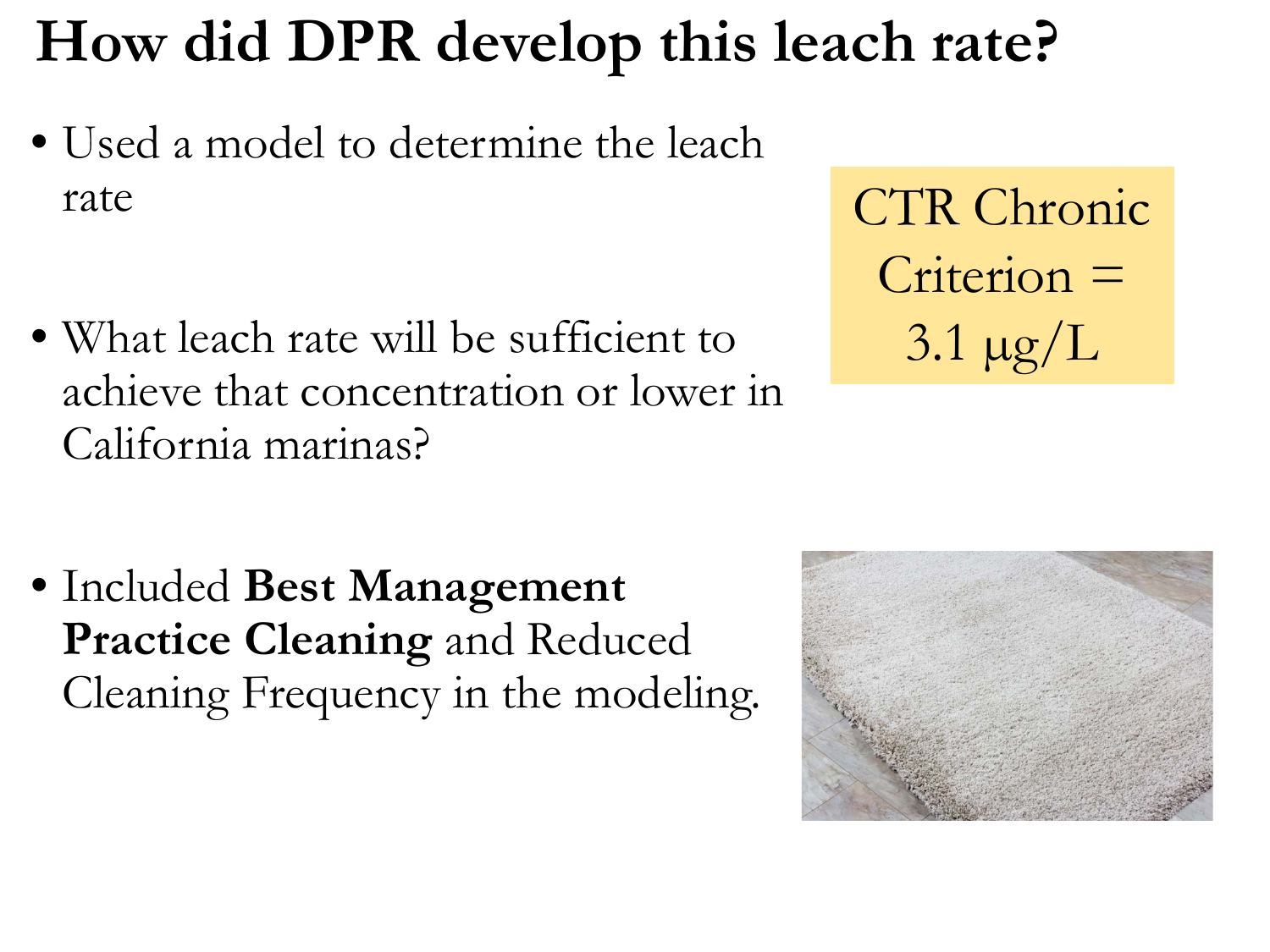The successful implementation of this leach rate is **contingent** on BMP Cleaning and Frequency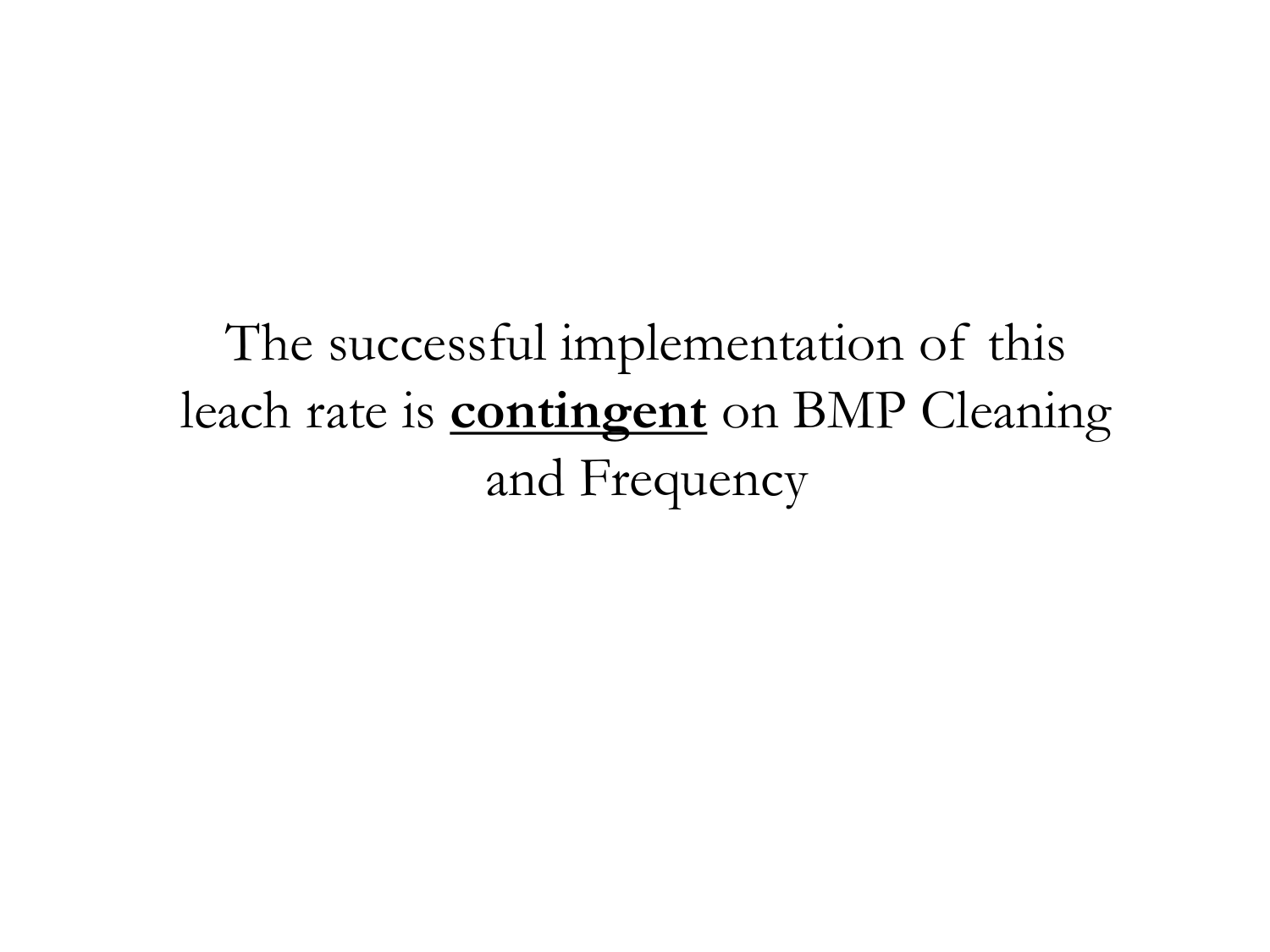### **Local Solutions for BMPs**

- Santa Barbara training and certification program
- Port of San Diego and LA Beaches & Harbors are implementing programs associated with BMPs



• No plume associated with cleaning the set of the set of the set of the set of the set of the set of the set of the set of the set of the set of the set of the set of the set of the set of the set of the set of the set of the set of the set of the





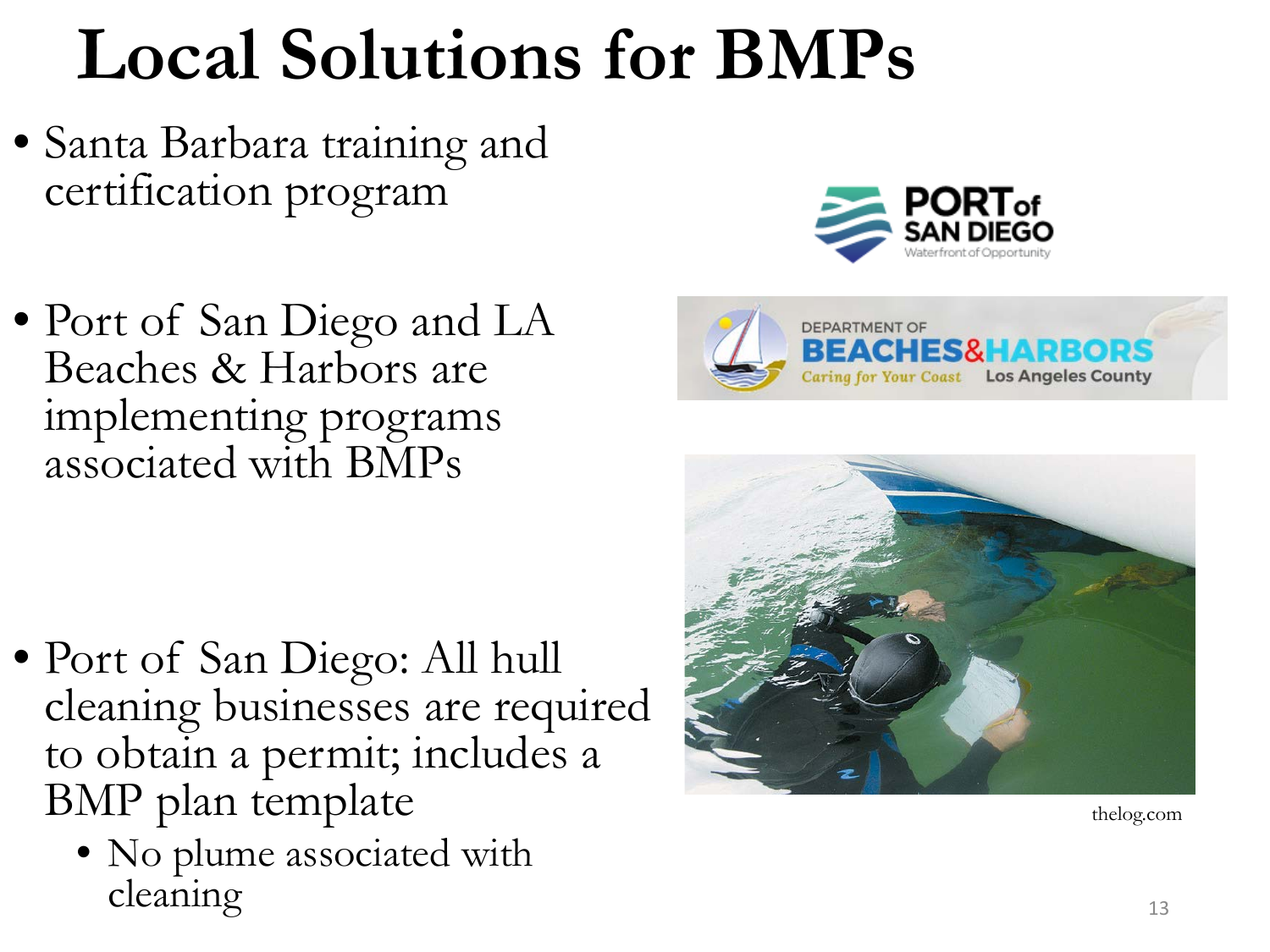#### **Local Solutions: LA Beaches and Harbor**

- Hull Cleaning Ordinance passed in June, 2018
	- Certification process for best management practice cleaning
	- Pollution prevention and control devices designed to maintain and improve water quality
	- If the ordinance is violated 3 times in a 12-month period, that is a misdemeanor

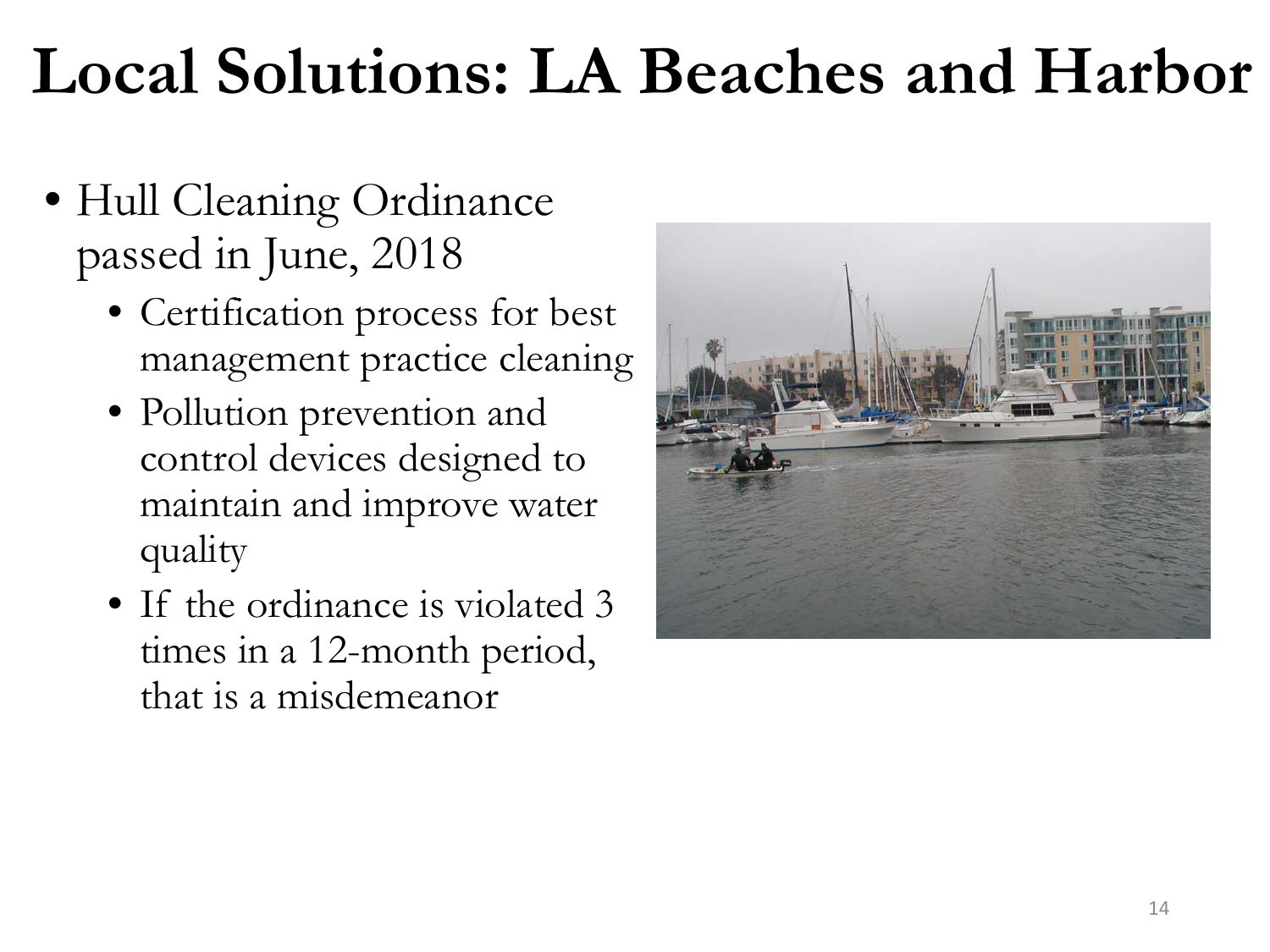# **Mitigation Recommendations**

- BMP cleaning methods
- Hull cleaning be done no more frequently than every 4 weeks
- Increase boater awareness and acceptance of copper antifouling paint alternatives
- Foster new incentive programs and continue to support existing programs to convert copper-painted boat hulls to those painted with alternatives
- Site specific objectives for copper for certain marinas or harbors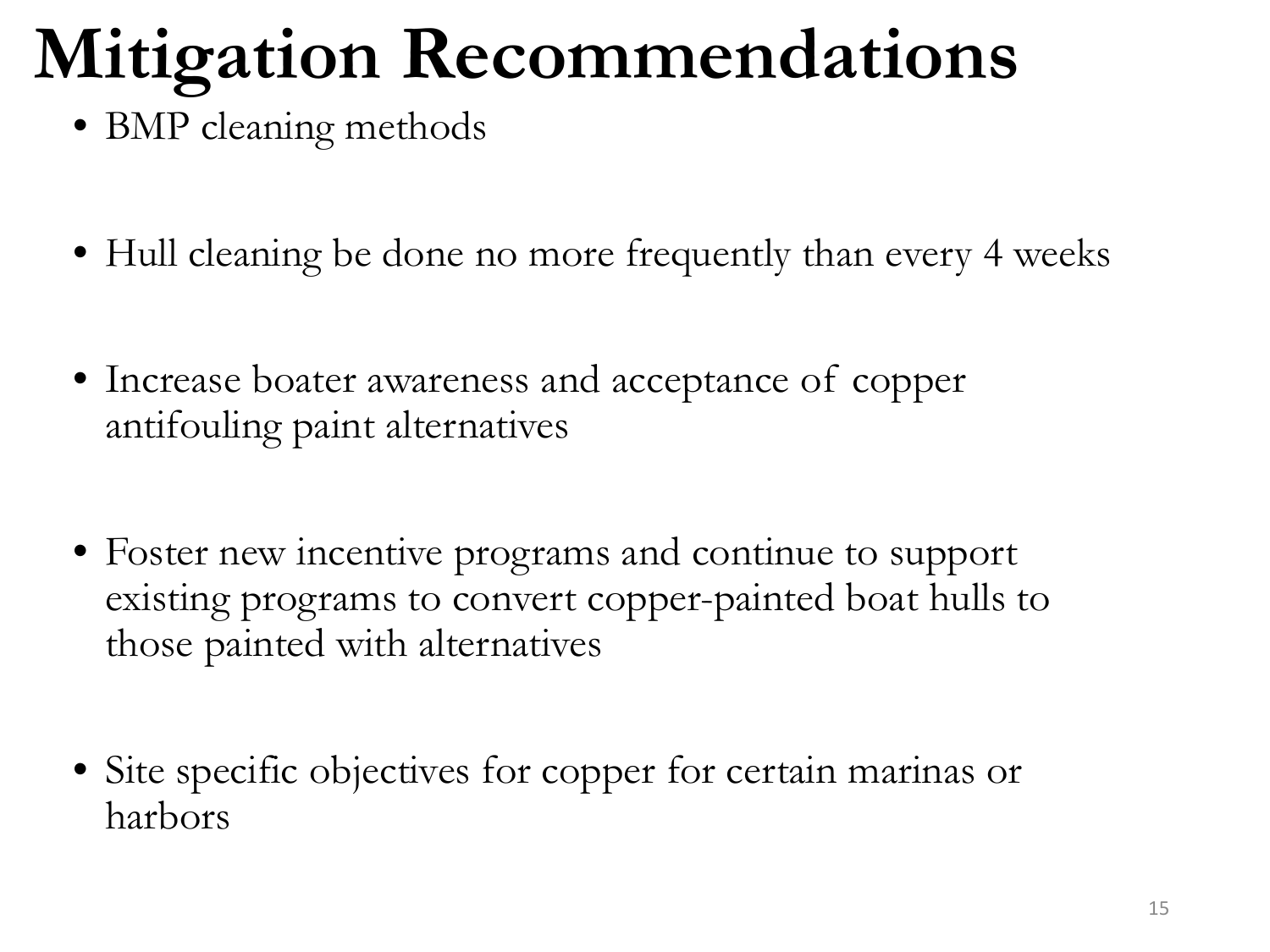#### **Alternative Paints**

- DPR makes no endorsement of <u>any</u> paint or pesticide.
- Biocide-free paints are outside the regulatory authority of DPR and thus are not regulated
- Evaluated by Port of San Diego and Institute for Research for Technical Assistance
- Northwest Green Chemistry in Washington State
- Marina del Rey Pilot Hull Paint Study

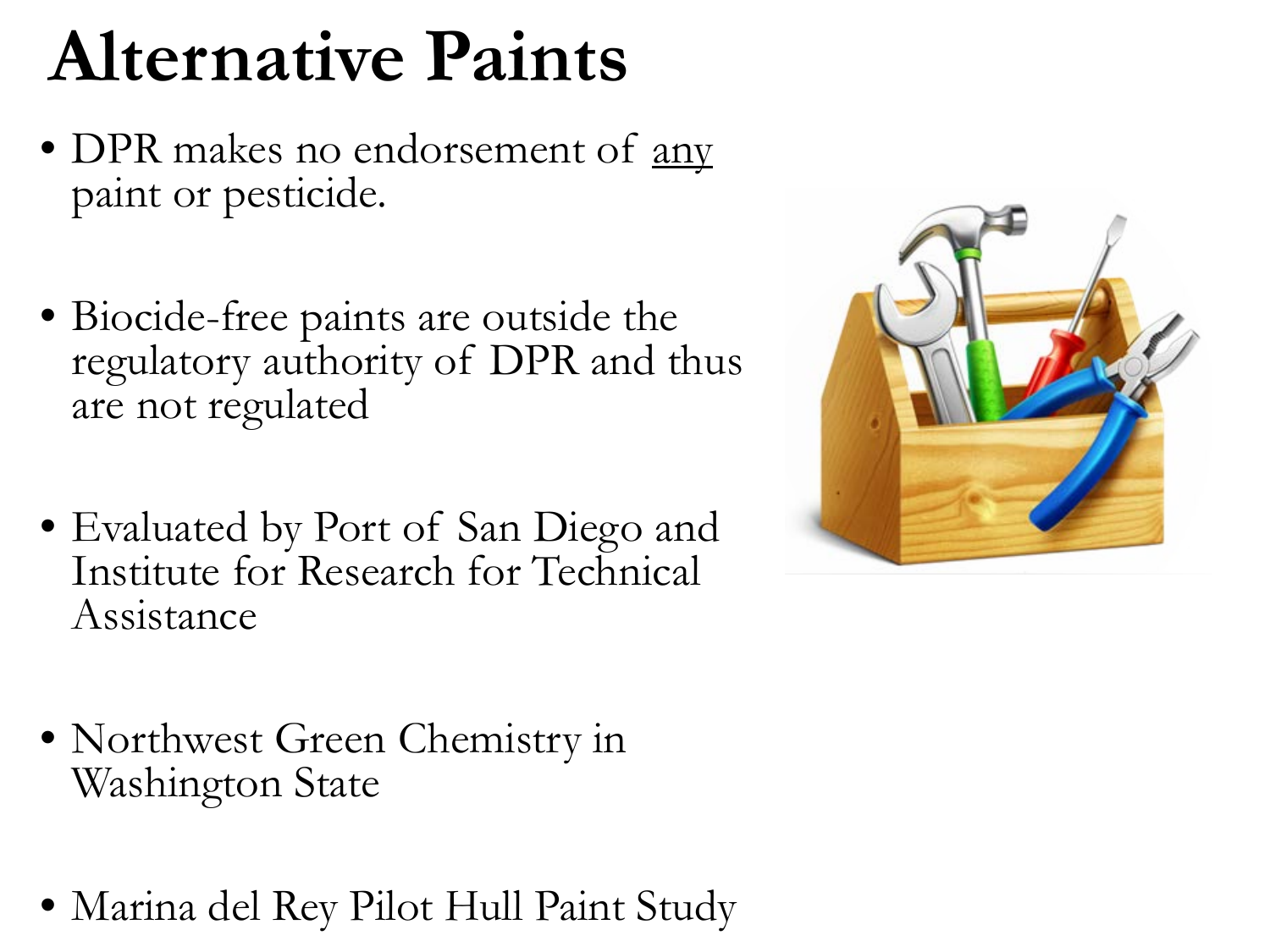#### **2019 DPR Marina Monitoring Study**

- Determine the effectiveness of the copper antifouling paint regulation
- What are the concentrations of dissolved copper in selected, representative California marinas?



- Newport Harbor is on our list
- Working with the City/R8 to pick sites for sampling
- Continue to work with R8 to coordinate management of copper in marinas